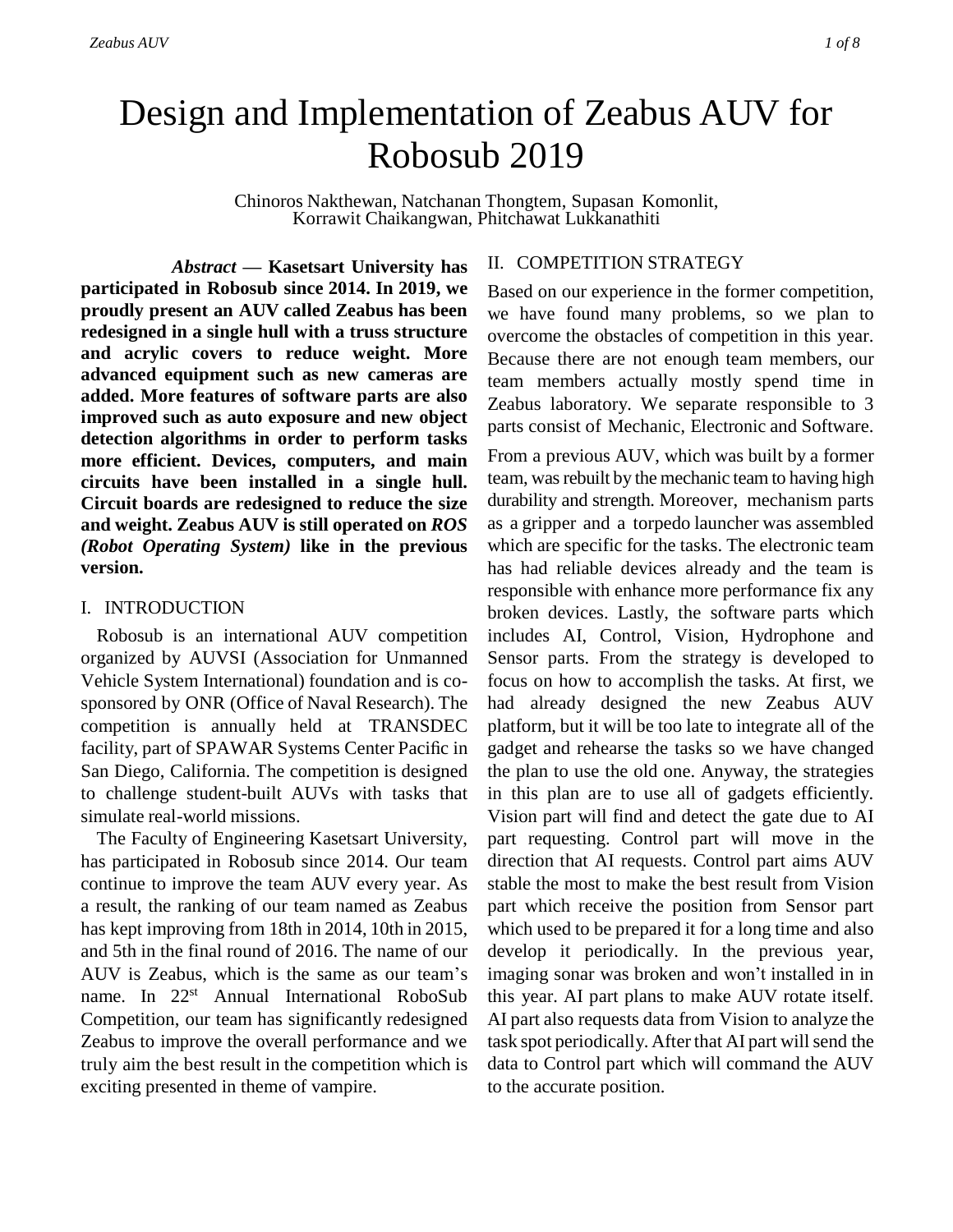## III. DESIGN CREATIVITY

#### *A. Mechanical System Module*

As Fluid mechanic and Submarine Structure which are main issues to design AUV, in addition previous AUVs was used be prototype to design the new AUV, it was mixed each good point and also added other creativity as well*.*

Thereby, the AUV has 8 thrusters which produce force and toque as 6 degrees of freedom and we seek for appropriated accessibility. Furthermore, its material of hall is mostly anodized aluminum 6063 which prevent corrosion. However, heavy battery has been a concerned issue, in this case, AUV frame is aluminum profile which make the new AUV can be adjust weight along longitudinal by moving heavy battery and also is constructed easily. Especially, to complete the tasks, we choose pneumatic system to run mechanism parts which compressed CO2 is utilized as gas within the system.



Fig. 1. Zeabus platform

As the task called "Stake through the heart", the torpedo launcher was design following torpedo length. The torpedo is launched by spring which was calculated sufficient k-constant to produce an enough force that can fire torpedo toward more than 1 meter under 5 meters in water. By this mechanism comprised of a latch and a pneumatic valve which move the latch out then torpedo will be released.



Fig. 2. Torpedo launcher

Especially, the torpedo was precisely shaped to has its density lower than water as 0.98 gram per cubic centimeter and also was coated by epoxy resin so that to minimize skin friction drag. Its model was imitated from submarine and torpedo missile shape via analytical method in Fluent Ansys to reach the best performance.



Fig. 3. Contour Static Pressure



Fig. 4. Pathlines Velocity Magnitude

For the 3 tasks, including Garlic drop, Octagon, and Slide door to open heart, namely, the gripper was specifically designed to simply manipulate and can handle all of the tasks as well. Moreover, the Zeabus gripper, of which its material is vinyl plastic, has high durability and it will be driven by the pneumatic linear actuator. This gripper shown in Fig. 5 is installed at the front of the AUV as shown in Fig. 1.



Fig. 5. Gripper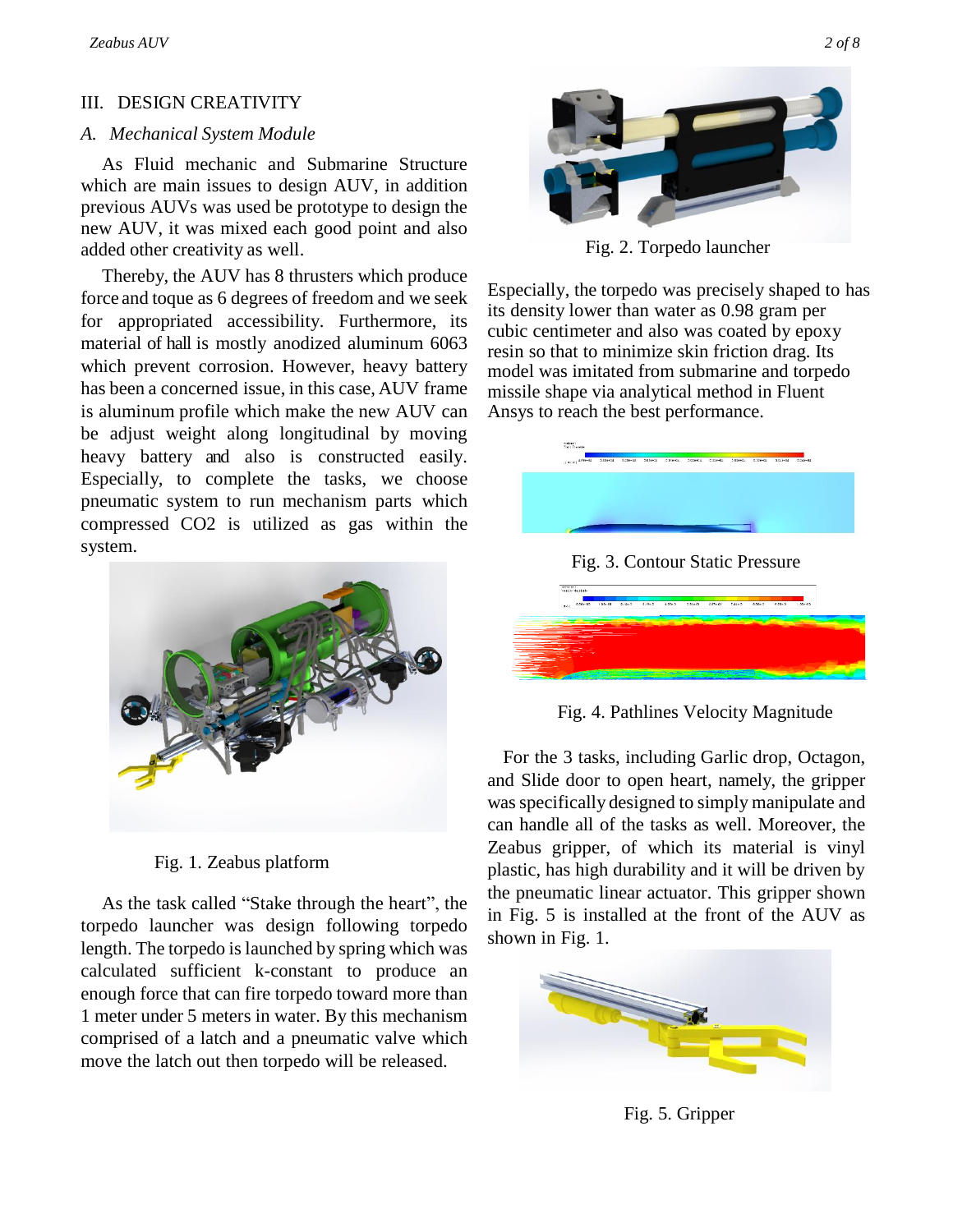#### *Zeabus AUV 3 of 8*

#### *B. Electrical System Module*

Electrical parts of Zeabus AUV are divided into several modules so that they can be manufactured, tested, maintained, or upgraded separately without affecting other subsystems. With this design concept, the system up-time can be maximized. Main design concerns of these modules are safety, ease of uses, low energy consumption, low weight, and high reliability. Also, the sizes of these modules must be fitted in limited installation areas. Electrical modules implemented on Zeabus are shown in Fig. 6 and listed as follows.

#### *1) Power distribution modules*

This module mainly transfers the power from batteries to all other modules. The module is able to protect the overall system when an overcurrent is drawn. The module will shut down the whole system if the emergency switch is activated. The power distribution module also includes many isolated voltage regulators to supply power to sensors, computers, and other modules that require a stable power source.

#### *2) Thruster controller module*

This module controls all 8 thrusters by receiving commands from an on-board computer and generates control signals to Electronics Speed Controllers (ESC).

#### *3) Communication bridge module*

This module converts signals from serial ports to USB in order to connect serial communication to an on-board computer. This module also provides signal isolation on transmitted and received signals to reduce communication noises



Fig. 6. Electrical modules and connections

*C. Software overview*

The Zeabus software system is composed of:

- *Mission planner group module*
- *Sensor system module*
- *3) Control system module*
- *4) Vision system module*
- *5) Hydrophone Processing Module*





*1)* The mission planner integrates all of software module and strategic them together; in case there are defined position and direction to next task until the vision detects the task. Then, the module hand over the analytical data to the control.

*2)* The sensor fusion notifies a position respected with the earth or pool map. The nodule integrates 3 sensors consisting of pressure sensor, IMU, and DVL as shown in Fig. 8. Then, the detected data will be analyzed following a limit of hardware that is frequency 10 Hz.



Fig. 8. Sensor Fusion Overview

*3)* The control system stabilizes the AUV and directs its movement via Simple Fuzzy System; namely, the system get only error input then prints force output in coordinate ENU (East-North-Up).



Fig. 9. Control Fuzzy System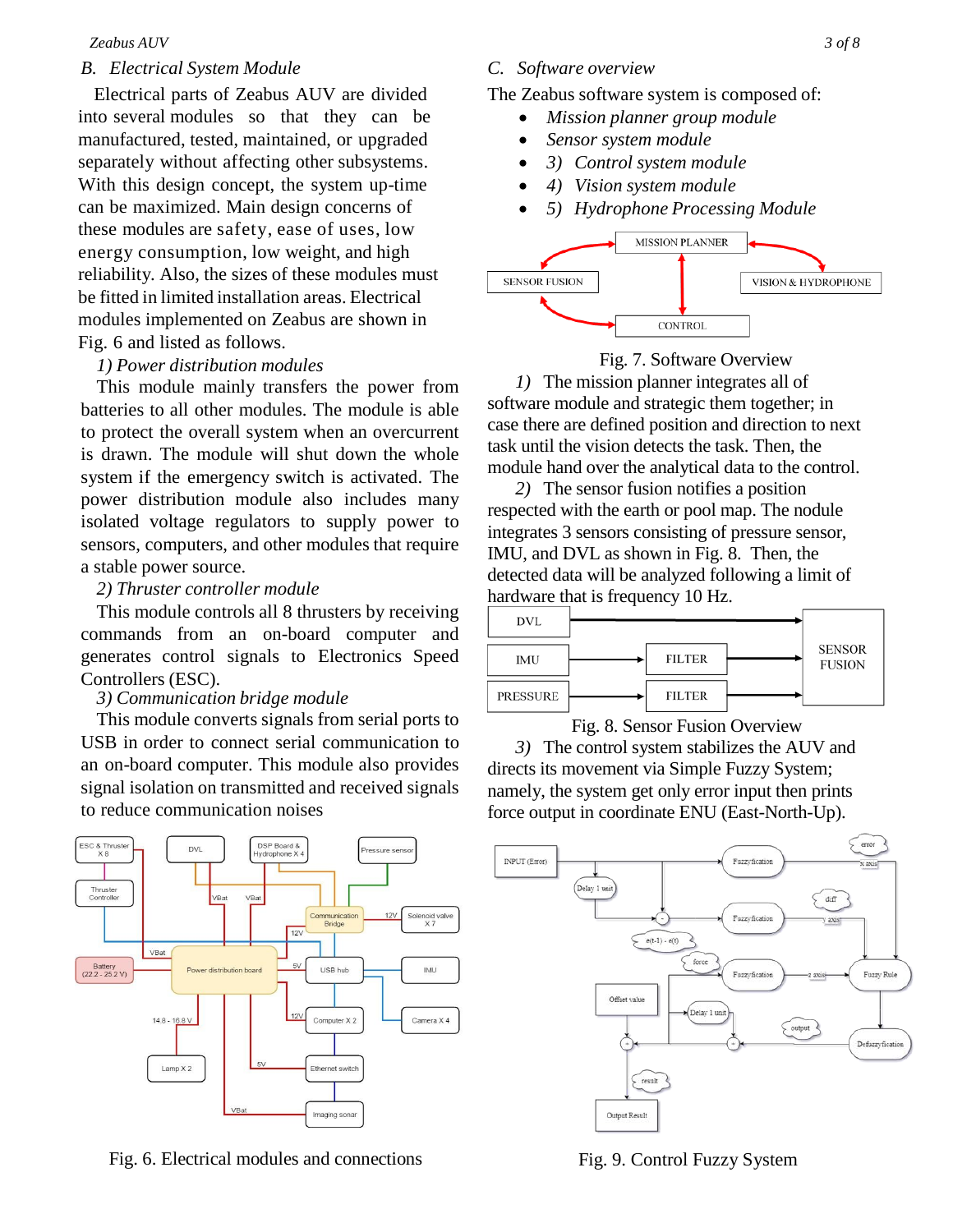*4) Vision system module;* IDS U-eye camera UI-3260CP-C-HQ Rev. 2 is used in the Robosub competition for this year. Our vision system is written by using OpenCV library in Python, Image processing algorithms on AUV are designed for the following tasks that have 3 steps are shown in Fig. 10 and listed as follows.

## *1) Image Enhancement*

This step images are reduced noise by image blurring that is convolving the image with a lowpass filter kernel. We use Gaussian Filtering and Median Filtering. After noise reduction, the images are converted to Grayscale and enhancement that the process can sharpen, brighten, and making it easier to detection by CLAHE (Contrast Limited Adaptive Histogram) or Histogram equalization then are converted to HSV.

## *2) HAAR Cascade*

HAAR Cascade is the machine learning algorithm to detect any objects that you want in an image by using a simple feature detection frame extract features from a photograph then select the best features with Adaboost. The cascade is trained by using a lot of positive image and negative images.

## *3) Color detection*

The color detection module uses colors that are indexed in HSV (Hue-Saturation-Value) color space because HSV is easy to represent an index of colors by Hue values. After images are acquired from AUV cameras, the imaging data are converted to HSV. The index of colors is obtained by using a user interface to capture an image and record a range of colors.

## 4*) Shape detection*

In this algorithm, we assumed that a group of pixels has already been detected in an image by extracting desired colors using a color detection algorithm. The detected groups of pixels are called "blob". Our shape detection algorithm extracts a simple geometric form of an object by using mathematical geometry based on probabilistic and statistical algorithms. The result that contains centroid, area, or angle.



Fig. 10. Block diagram of the vision system module in object detection

*5) Hydrophone Processing Module* is designed for searching an acoustic signal from the pinger. The detector is mounted under the AUV platform to measure wave heights and periods from four hydrophones as input signals. The signals are amplified before being analyzed. Location output data are then provided.

The software methodology for hydrophones carries out six steps:

## *I. Sampling*

This step is the beginning of the processing where the analog signal is converted to a digital signal.

## *II. Pulse detection and demodulation*

This step is used to detect the pinger pulses where they will be demodulated to a baseband signal. There are two thresholds used in the process, front and power thresholds.

III*. Pinger pulse frequency estimation*

In the stage, our goal is to estimate the frequency of the transmitted pinger pulse to make sure the detected pulse frequency is equal the frequency of the transmitted pinger pulse that AUV listen. The fast Fourier transform (FFT) is applied to the detected pulses where the pinger frequency is associated with the frequency with the largest magnitude.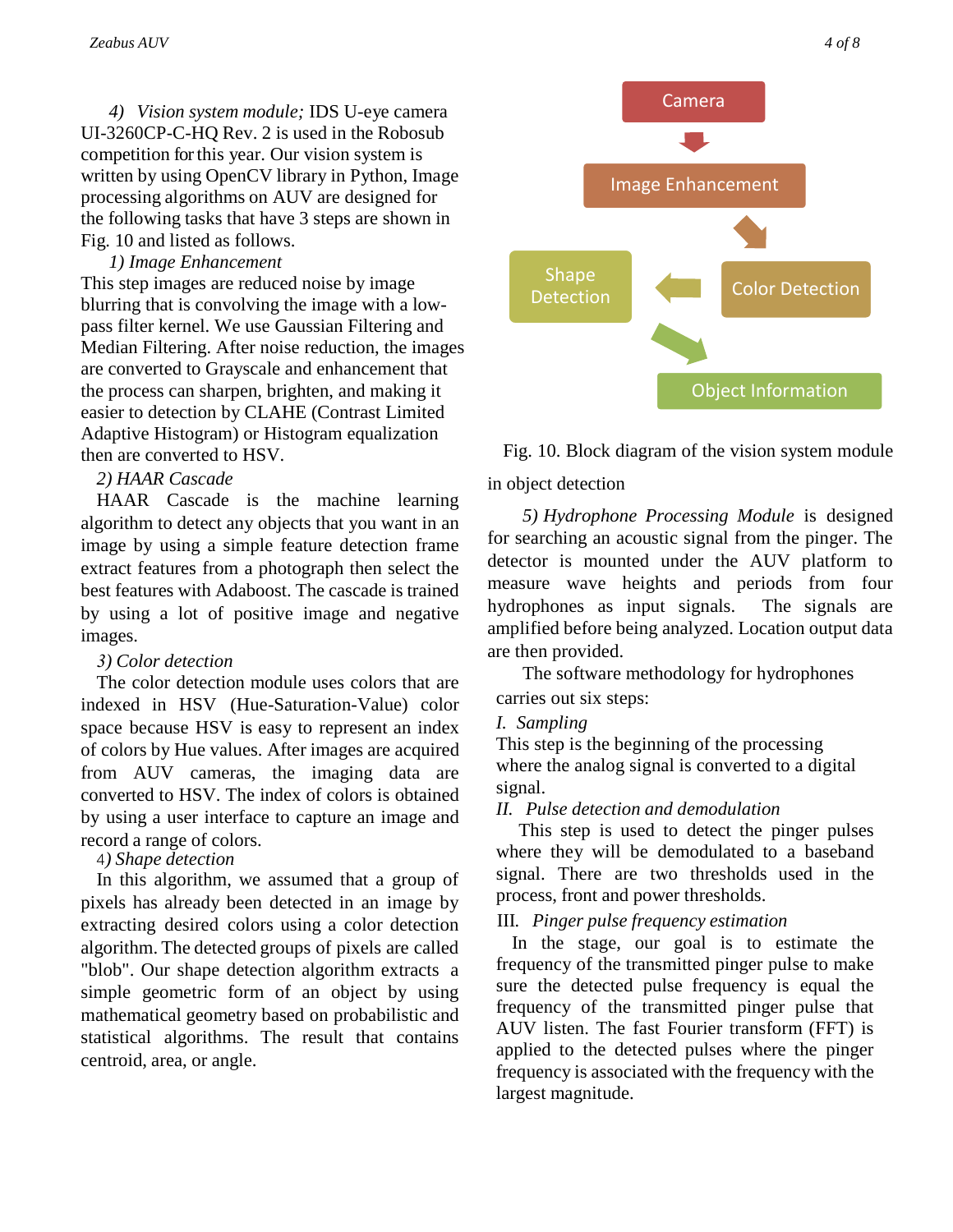#### *IV. Delay time estimation.*

Since the pulse detection algorithm may not be perfect, and the pinger signal may arrive at hydrophone from different directions and time delays due to multipath nature of underwater sound propagation, the delay-time estimation is used to accurately extract the first arrival pulse of the pinger signal from all four hydrophones for further processing. Here, we assume that the lineof-sight is the shortest path between pinger and hydrophones.

#### *V. Bearing estimation*

The azimuth angle and the elevation angle are computed in this step as the output of the system. Here, we measure the phase differences of the arrival signals at all hydrophones. If a pinger is on the right, the phase of the received signals of the right hydrophone should lead the hydrophone on the left.

In fact, we have

$$
\psi i = \frac{2\pi}{\lambda} f i \left( \phi, \theta \right)
$$

where  $\psi$ *i* is the phase delay at the i-th hydrophone,  $\lambda$  is the wavelength of the pinger pulse,  $\phi$  is the azimuth angle,  $\theta$  is the elevation angle, and  $f \circ (\phi, \theta)$  is a function that depends on the geometry of hydrophones with respect to the AUV axes.

#### IV. EXPERIMENTAL RESULTS

According to the planned schedule, overall seemed to be able to accomplish the goal in every step of the schedule but in some parts, it might be not what we expected and there was

some adaption of the plan during working if the goal could not be reached due to any problems.

Mechanical team invented the new gripper and torpedo that compatible with every task. There work as what we expected.

Electronic team had redesigned the new boards and tried to reduce the number of wires inside AUV so it would be easier to fix any debug. There was also the development of switches to be more secure and good accessible.

Software team had improved the algorithms in mission planner, vision, and control part. The reliable codes for new mission had been written and the was the implementation of program codes. We have tested the code in a pool of our university and after any problems were found, the team can fix them immediately. The control testing, we integrate Crisp set and Fuzzy set together for Fuzzy Rule so that to analyze a particular situation. Although, the Simple Fuzzy System can be difficulty stabilize which the error is closed to zero, it can be tuned the fluctuate error to that to cover value zero.

Hydrophone team had been improved so we spent time on coding to enhance reliability.

All in all, we didn't get a preferred result in previous year leads us to have a strong ambition to do our best in this year. Even if, we don't expect to achieve every task, we have the great strategy that it will lead us to pass through the final round.

# ACKNOWLEDGEMENT

Zeabus AUV team has to thank many sponsors. Our highly respected main sponsors are Faculty of Engineering, Kasetsart University and PTTEP, which provides us financial supports. We appreciate staffs from Hiveground, Co. Ltd. Finally, we thank Kasetsart University provides diving pool for the AUV practice.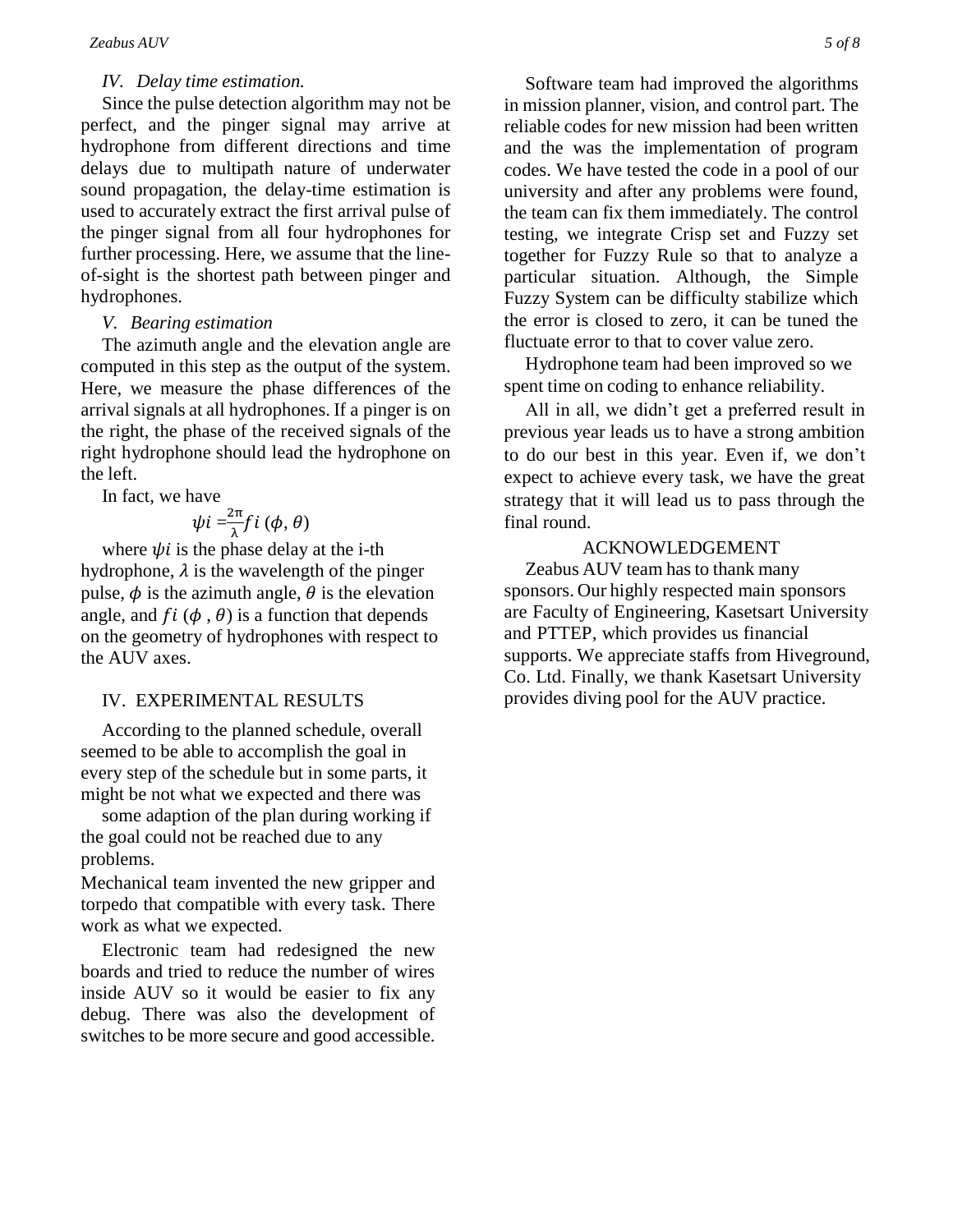# APPENDIX A COMPONENT

# SPECIFICATIONS TABLE

| Component                    | <b>Vendor</b>       | Model/Type                                                                  | <b>Spec</b>                                                                                                                                                                                                                                                                                                                            | Cost<br>(if new) |
|------------------------------|---------------------|-----------------------------------------------------------------------------|----------------------------------------------------------------------------------------------------------------------------------------------------------------------------------------------------------------------------------------------------------------------------------------------------------------------------------------|------------------|
| Frame                        | Custom              |                                                                             | - Aluminium Profile and Aluminium 6063                                                                                                                                                                                                                                                                                                 | 500 USD          |
| Waterproof<br>Housing        | Custom<br>made      |                                                                             | - Acrylic tube and Aluminium 6063                                                                                                                                                                                                                                                                                                      | 1000 USD         |
| Waterproof<br>Connectors     | Teledyne,<br>Seacon | Impulse<br>(Teledyne),<br><b>WETCON</b><br>(SEACON)                         | - Wet mateable<br>- Low cost<br>- 1 to 16 contacts<br>- New pin design removing any potential wear<br>to the -<br>- Sealing interface<br>- Up to 20,000 psig (approx.<br>45,000ft/13,700m)<br>- 600 VDC with standard cable<br>- 19 amps max current (cable dependant)                                                                 | 1500 USD         |
| Thruster                     | Blue<br>Robotics    | <b>T200</b>                                                                 | - Max Thrust - Forward: $@16V11.21bf5.1$<br>kgf<br>- Max Thrust – Reverse: $@ 16V 9.0 lbf4.1$<br>kgf<br>- Max Thrust – Forward: $@12V$ 7.8 lbf 3.55<br>kgf<br>- Max Thrust – Reverse: $@ 12V 6.6 lbf3.0$<br>kgf<br>- Min Thrust:<br>0.02 lbf 0.01 kgf<br>300-3800 rev/min<br>- Rotational Speed:<br>- Operating Voltage:<br>6-20 volts | 1400 USD         |
| <b>Motor Control</b>         | Blue<br>Robotics    | <b>Basic ESC</b>                                                            | 7-26 volts<br>- Voltage:<br>- Current:<br>30 amps (with some<br>cooling)                                                                                                                                                                                                                                                               |                  |
| <b>High Level</b><br>Control | Pololu              | Mini Maestro 12-<br><b>Channel USB</b><br>Servo Controller<br>(Partial Kit) | - Channels:<br>12<br>300 - 200000<br>- Baud:<br>bps2<br>5 V<br>- Minimum operating voltage:<br>- Maximum operating voltage:<br>16 V<br>- Supply current:<br>40 mA3                                                                                                                                                                     |                  |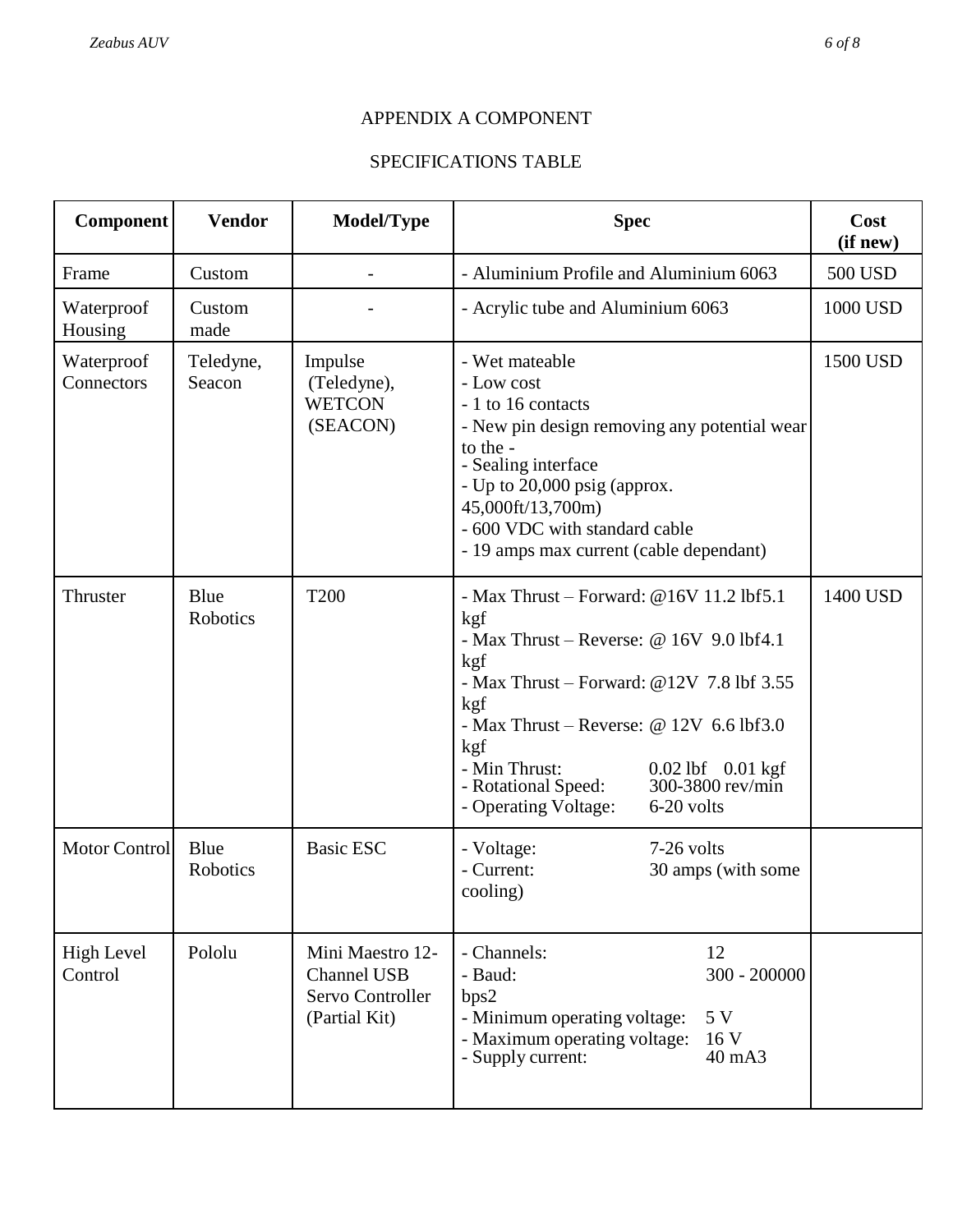| Component                                   | <b>Vendor</b>                                              | Model/Type                                                        | <b>Spec</b>                                                                                                                                                                                                                                                                                                                                                                                                                                                                                                                                                                |                                                                                      | Cost<br>(if new) |
|---------------------------------------------|------------------------------------------------------------|-------------------------------------------------------------------|----------------------------------------------------------------------------------------------------------------------------------------------------------------------------------------------------------------------------------------------------------------------------------------------------------------------------------------------------------------------------------------------------------------------------------------------------------------------------------------------------------------------------------------------------------------------------|--------------------------------------------------------------------------------------|------------------|
| Algorithms:<br>autonomy                     | ROS, Our<br>algorithms                                     |                                                                   |                                                                                                                                                                                                                                                                                                                                                                                                                                                                                                                                                                            |                                                                                      |                  |
| Open<br>source<br>software                  | OpenCV,<br>ROS, Github,<br>Kicad,<br>LTspice,<br>OpenSTM32 |                                                                   |                                                                                                                                                                                                                                                                                                                                                                                                                                                                                                                                                                            |                                                                                      |                  |
| <b>Battery</b>                              | Gen ace                                                    | Gens ace 5000mAh<br>22.2V 60C 6S1P<br>Lipo<br><b>Battery Pack</b> | Capacity:<br>Discharge Rate (C):<br>Max Burst discharge Rate (C): 120<br>Parallel (P):<br>Voltage:                                                                                                                                                                                                                                                                                                                                                                                                                                                                         | 5000 mAh<br>60<br>6S (22.2V)                                                         |                  |
| <b>CPU</b>                                  | Intel                                                      | Intel® Core™ i5-<br>6260U Processor.                              | # of Cores:<br># of Threads:<br>Processor Base Frequency:<br>Max Turbo Frequency:<br>Cache:<br><b>SmartCache</b><br><b>Bus Speed:</b><br>TDP:<br>Configurable TDP-down:                                                                                                                                                                                                                                                                                                                                                                                                    | $\overline{2}$<br>4<br>1.80 GHz<br>2.90 GHz<br>4 MB<br>4 GT/s OPI<br>15.0 W<br>9.5 W |                  |
| Internal Comm Custom-made<br><b>Network</b> |                                                            |                                                                   |                                                                                                                                                                                                                                                                                                                                                                                                                                                                                                                                                                            |                                                                                      | 150 USD          |
| External<br>Comm<br>Interface               | D-Link                                                     | <b>DGS-105</b>                                                    | $-Lan: 5 \times 10/100/1000$ Mbps Ports                                                                                                                                                                                                                                                                                                                                                                                                                                                                                                                                    |                                                                                      | 20 USD           |
| Inertial<br>Measurement<br>Unit (IMU)       | Lord                                                       | 3DM-GX5-45                                                        | - Position accuracy: $\pm 2$ m RMS horizontal, $\pm 5$<br>m<br>RMS vertical (typ)<br>- Velocity accuracy: $\pm 0.1$ m/s RMS (typ)<br>- Attitude accuracy: EKF outputs: ±0.25° RMS<br>roll and pitch, $\pm 0.8^{\circ}$ RMS heading (typ)<br>CF outputs:<br>$\pm 0.5^{\circ}$ roll, pitch, and<br>heading (static, typ), $\pm 2.0^{\circ}$ roll, pitch, and<br>heading (dynamic, typ)<br>Attitude heading range:<br>360° about all axes<br>Attitude resolution:<br>$< 0.01^{\circ}$<br>Attitude repeatability:<br>$0.2^{\circ}$ (typ)<br>Calculation update rate:<br>500 Hz |                                                                                      |                  |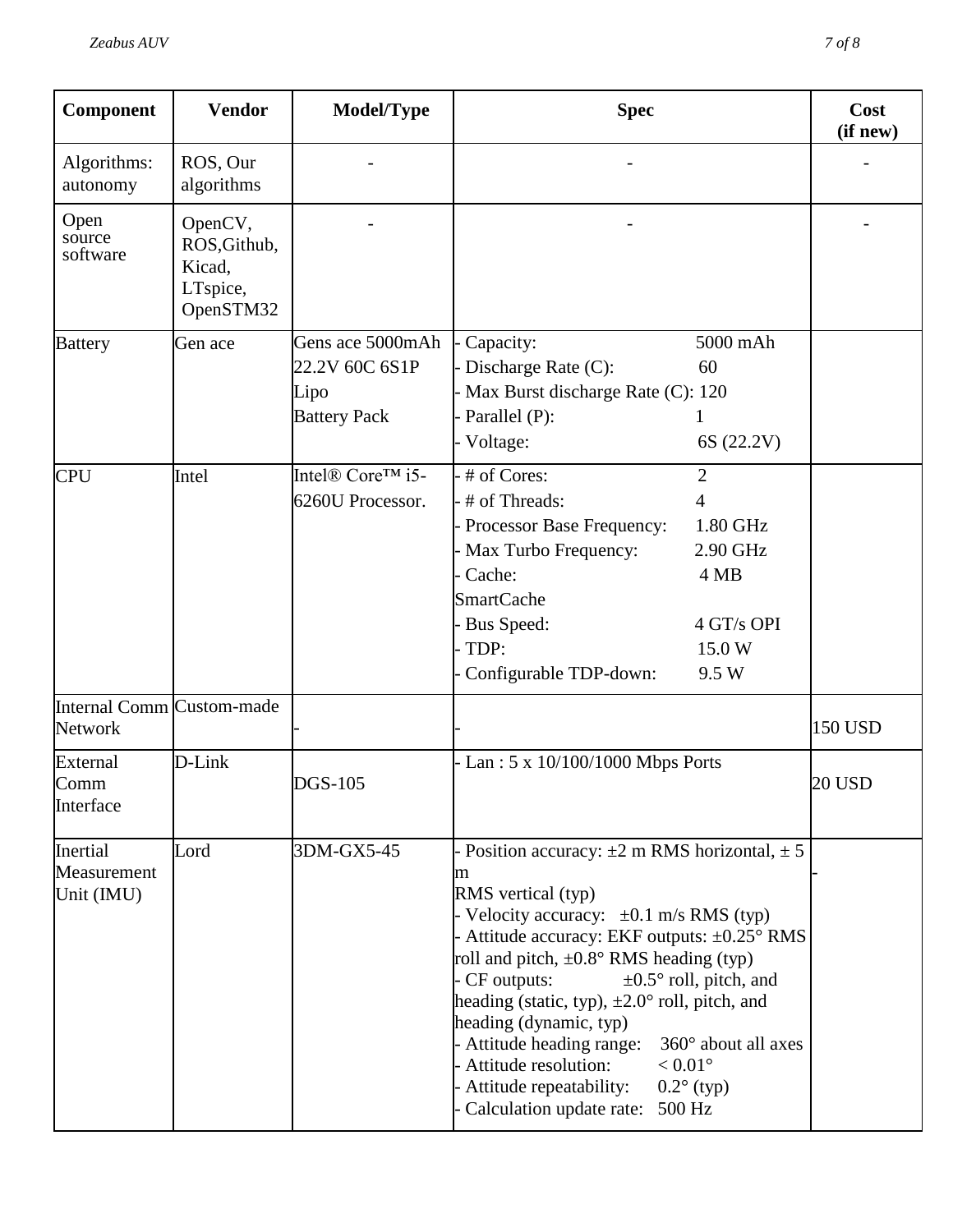| Component                                 | <b>Vendor</b>                                               | Model/Type              | <b>Spec</b>                                                                                                                                                                        | Cost(<br>if |
|-------------------------------------------|-------------------------------------------------------------|-------------------------|------------------------------------------------------------------------------------------------------------------------------------------------------------------------------------|-------------|
| Doppler<br><b>Velocity Log</b><br>(DVL)   | Teledyne                                                    |                         |                                                                                                                                                                                    |             |
| Camera(s)                                 | <b>IDS</b> Imaging<br>Development<br><b>Systems</b><br>GmbH | UI-3260CP-C-HQ<br>Rev.2 | <b>CMOS Color</b><br>Sensor type:<br>Shutter:<br><b>Global Shutter</b><br>Sensor characteristic: Linear<br>Resolution:<br>2.35 Mpix<br>Resolution $(h x v)$ :<br>1936 x 1216 Pixel | 2000 USD    |
| Hydrophone                                | Teledyne                                                    | TC-4013                 | Usable Frequency range: 1Hz to 170kHz<br>- Receiving Sensitivity: -211dB ±3dB re<br>$1V/\mu Pa$<br>TranUStting Sensitivity: 130dB ±3dB re<br>1µPa/V at<br>1m at 100kHz             |             |
| Manipulator                               | Custom-made                                                 |                         |                                                                                                                                                                                    |             |
| Algorithms:<br>vision                     | OpenCV, Our<br>algorithms                                   |                         |                                                                                                                                                                                    |             |
| Algorithms:<br>acoustics                  | Teledyne,<br>OpenCV, Our<br>algorithms                      |                         |                                                                                                                                                                                    | 20000 USD   |
| Algorithms:<br>localization<br>and mapper | ROS, Our<br>algorithms                                      |                         |                                                                                                                                                                                    |             |
| Programming<br>Language 1                 | $C, C++,$<br>Python                                         |                         |                                                                                                                                                                                    |             |
| Team size<br>(number of<br>people)        | 19                                                          |                         |                                                                                                                                                                                    |             |
| HW/SW<br>expertise ratio                  | 5:11                                                        |                         |                                                                                                                                                                                    |             |
| Testing time :  100 Hours<br>simulation   |                                                             |                         |                                                                                                                                                                                    |             |
| Test time:<br>in-water                    | 300 Hours                                                   |                         |                                                                                                                                                                                    |             |